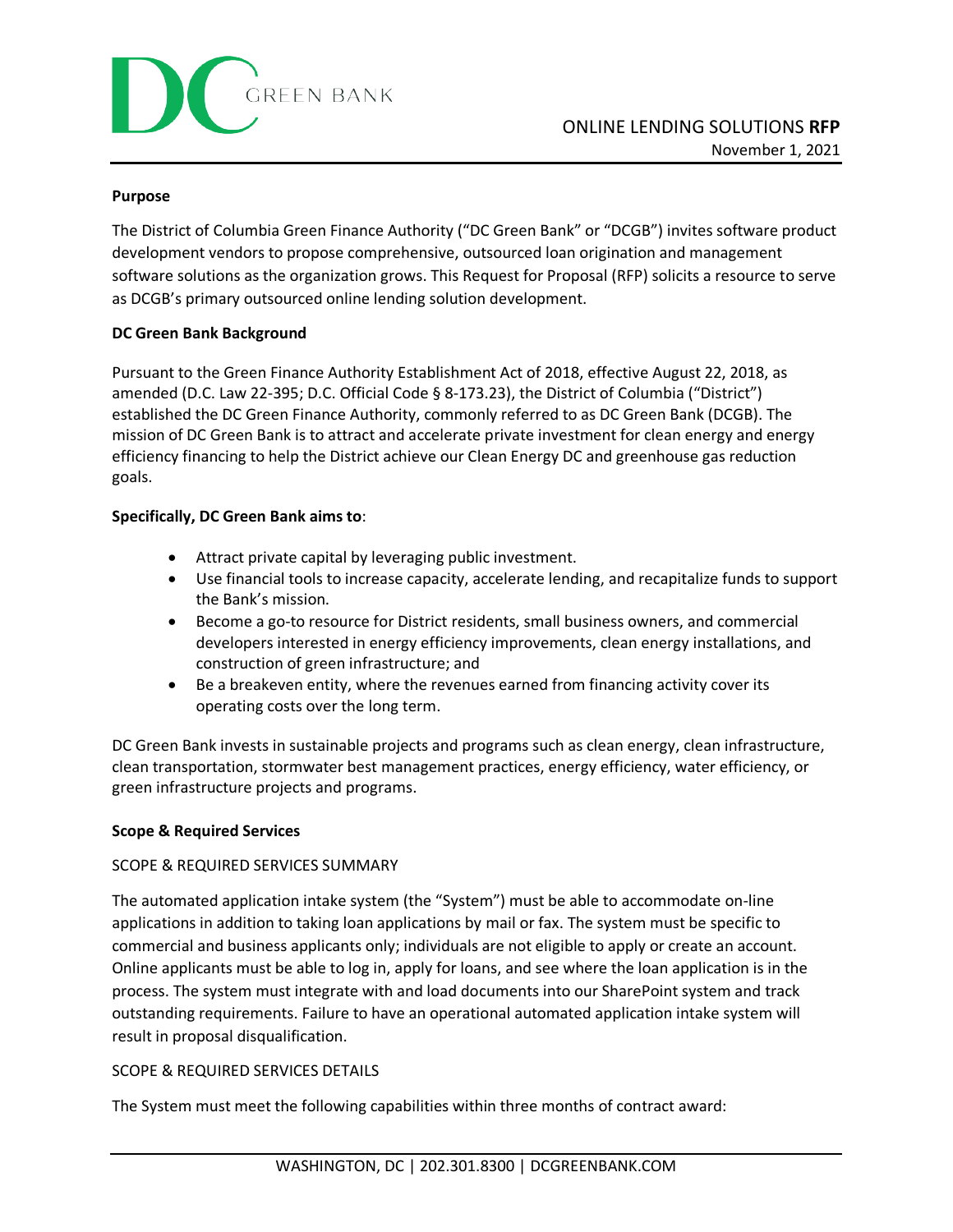

- 1. A web-based, mobile friendly, interactive portal which supports two pathways for application/documentation submission/consumer document signatures:
	- a. a customer portal for customers that want to initiate and submit an application themselves, and;
	- b. a portal which allows DC Green Bank to initiate and submit an application on behalf of a customer and which addresses any sensitive information required to be entered (e.g., social security number, income) ideally allowing customer to enter such information.
- 2. Portal and customer login security.
- 3. Portal to be an isolated site that has a link from the DC Green Bank website. Website is hosted through WP Engine.
- 4. Allows intake of documents via upload from computer, tablet, or other electronic devices.
- 5. Permits electronic signature for customers to execute both the loan application and the loan documents regardless of application pathway.
- 6. Allow for all documents to be manually signed and uploaded for customers lacking access to electronic signature.
- 7. Allows applicant to monitor the status of the application throughout the workflow, sharing only the data appropriate for based on need.
- 8. Incorporates a due diligence checklist and tracks and reports on outstanding document requirements.
- 9. Integrates with Microsoft SharePoint for data and application retention.
- 10. Ability for customers to choose one or more loan products when applying.
- 11. Allow customer/DC Green Bank to enter amount and term for each loan type and be presented the monthly payment amount.
- 12. Ability to start application but complete at a later date/time.
- 13. Ability to use the back button without losing application data already entered.
- 14. Robust reporting capabilities including, but not limited to, number of applications received, number and dollar value of loans by loan product, underwriting tier and ad-hoc reporting for program analysis, program management and oversight reporting
- 15. The system must abide by all DC and federal laws regarding lending practices.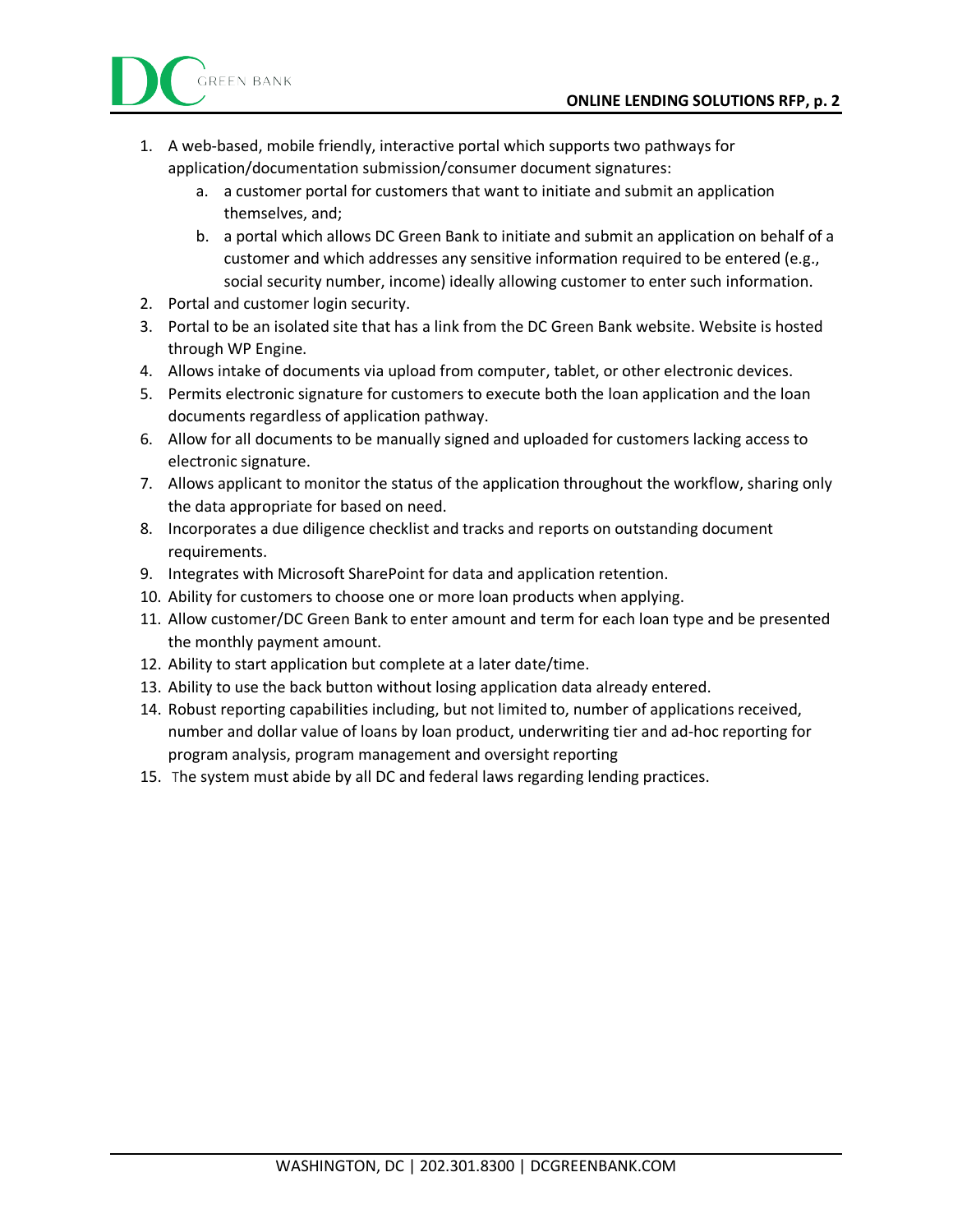

- 16. The must be compliant with web content accessibility guidelines (WCAG) for Section 508 compliances and the Gramm-Leach-Bliley Act (GLBA).
- 17. Ability to support a minimum of twenty (20) individual users attempting to create a new user account at one time.
- 18. Ability for a minimum of 50 already established users to access their specific account without significant disruption.
- 19. Previous experience with creating application forms and user portal creation.
- 20. Loan applications will consist of alpha-numeric long and short text responses. Each loan application will have approximately 20 – 30 questions.
- 21. The Software server and database will reside on Microsoft Azure.
- 22. The development of the Software / Portal, excluding developer tools, is work made for hire. The software / portal shall be the sole property of DC Green Bank.
- 23. Acceptable Testing. DC Green Bank shall, in cooperation with Developer, prepare and be responsible for a plan for the DC Green Bank acceptance test ("Acceptance Test Plan").

### **Terms**

DCGB proposes that the term of the contract for online lending solution development to start on February 1, 2022 and conclude based on the timeline provided by the selected vendor for project completion. DCGB has the ability to offer a software maintenance contract for an initial one (1) year period, with the option to renew annually for a consecutive four (4) year period at the discretion of DCGB.

## **Requirements**

Proposal responses should demonstrate the expertise of the organization's ability to perform the outlined scope of work.

The following information must be included in the vendor's proposal.

- Letter of Transmittal this letter should not summarize the proposal. The letter should include the following:
	- o Company name, address, and telephone number(s).
	- o Name, title, address, email address, and telephone number of vendor's contacts.
		- Contacts should be authorized to represent their firm in business transactions and specify where correspondence should be directed.
	- o Outline your firm's understanding of the proposed services and positive commitment to provide the services outlined.
	- $\circ$  A signed certificate of authority that the individual signing and the proposal on behalf of the vendor is legally authorized to bind the firm to the Proposal and cost schedule.
	- o A statement that indicates Proposal and cost schedule is valid and binding on the vendor for ninety (90) days following the Proposal submission date and will become part of the negotiated contract except as mutually modified by the parties.
- General Vendor Information
	- o Length of time in business providing proposed services
	- o Total number of clients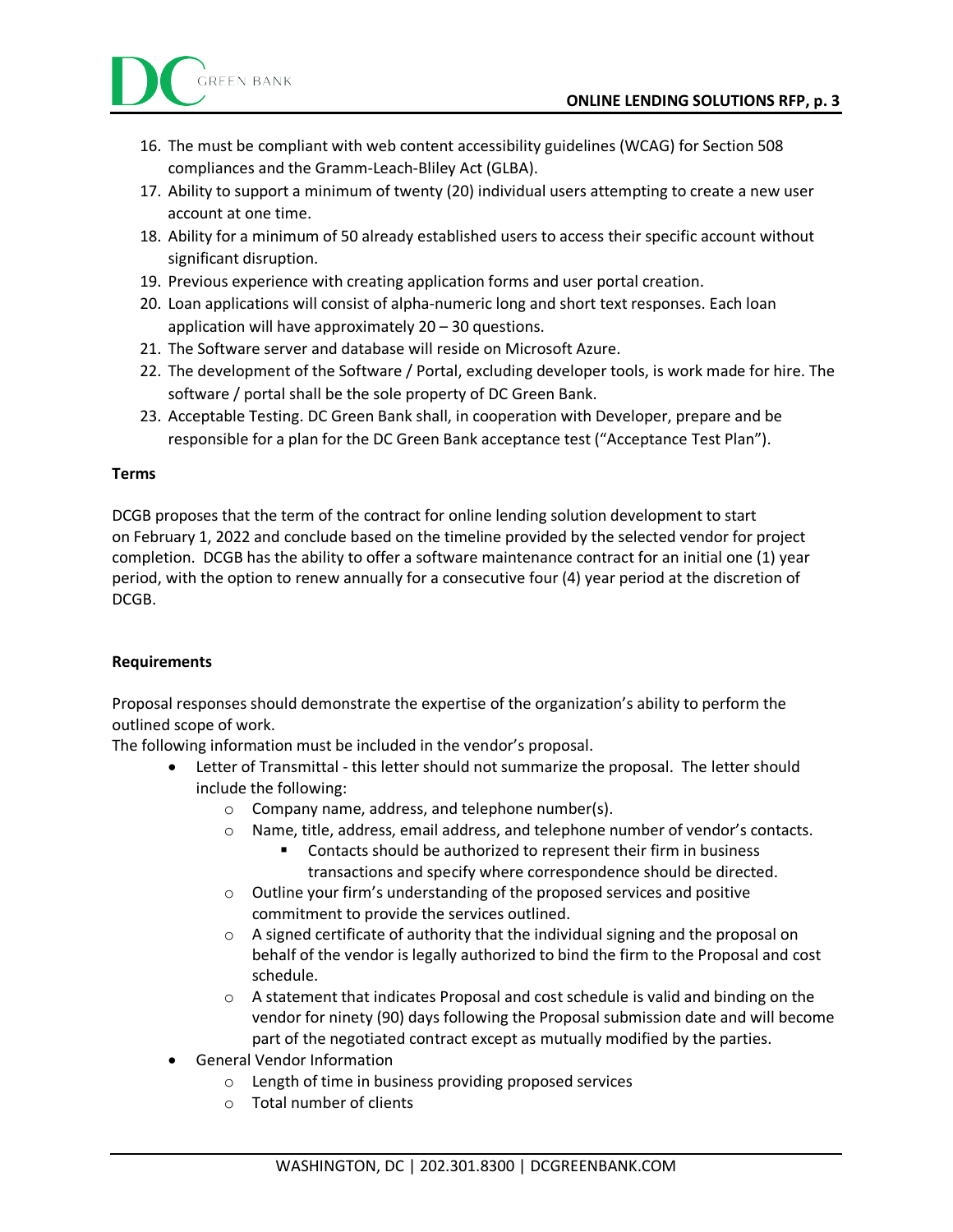

- o Number of full-time personnel, specifying job duties
- o Number of part-time personnel, specifying job duties
- o Office location servicing DC Green Bank
- $\circ$  Preference is given to the following types of businesses. Please provide relevant documentation if your business is classified as the types listed below:
	- **DC CBE (Certified Business Enterprise)**
	- **Small, women, or minority-owned**
	- DC local business
- Mission Alignment; Sustainability, Clean Economy, and Equal Access
	- o Describe your company's approach and methodology (including benchmarking and progress on goals) relating to sustainability, contributing to the clean economy, and equal access. Please also describe the supplier diversity and responsible sourcing program that you use in the sourcing process for your company's vendors, suppliers, and subcontractors.
- Positioning to complete services
	- o Provide a history of experience providing similar services, as well as a description on how your firm is positioned to provide required services. Please include information about your resources and financial health for the past three (3) years.
- Service Approach, Methodology
	- o Describe, in detail, your approach and methodology to provide the services required and ongoing support. In addition to describing your services, include a description of your internal security, privacy and anti-corruption practices and/or codes of conduct.
- **Staff Resources** 
	- o Provide names, titles, and job summaries of key personnel who will provide online lending solutions development services to DC Green Bank. Describe the roles and responsibilities that each team member will provide to this project.
	- o Describe how your Relationship Manager will work with DCGB to ensure the smooth transition of working with your organization. DCGB shall not be held liable if the transfer is delayed beyond the implementation date due to circumstances beyond DCGB's control. Explain how your Relationship Manager will manage DCGB and communicate any new services or changes to services. Provide the turnover rate of your Relationship Manager with their clients, with an estimate of how many years DCGB can expect to deal with that individual. The Relationship Manager needs to be available to meet in DCGB face-to-face or electronic meetings.
- Terminated Contracts
	- o Provide any information where your firm voluntarily terminated a contract, or your contract counterparty terminated your firm's contract, during the past five (5) years. Termination for default is defined as notice to stop performance due to the vendor's nonperformance or poor performance, and the issue was either (a) not litigated, or (b) litigated, and such litigation determined the vendor to be in default if a default occurred, list complete name, address, and telephone number of the party.
- **Other Services** 
	- $\circ$  Provide a brief description of your firm's other services, beyond this RFP scope, that DC Green Bank may pursue.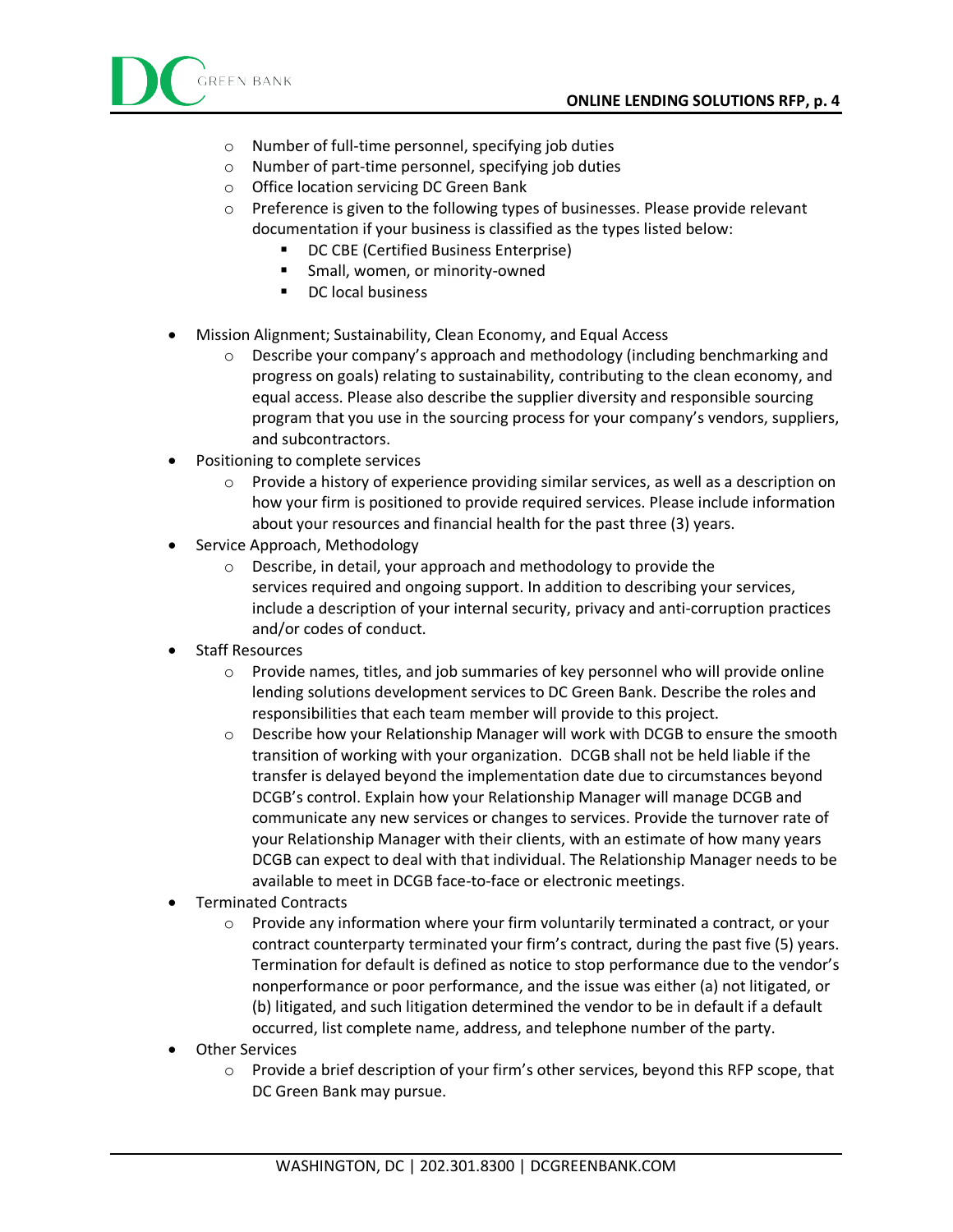

- Executive Summary
	- $\circ$  Summarize your Proposal and your firm's qualifications to complete the required services. Additionally, you may include why your firm is pursuing this work and how it is uniquely qualified to perform it, and other information that may assist DC Green Bank in determining your qualifications. The executive summary should not exceed two (2) pages.
- Cost of Services
	- o Proposals must contain a fee schedule that includes fixed-rate business hours support and hourly rates for additional services. Describe the rational for pricing, specific pricing you can provide, and potential additional charges.
- **References** 
	- o Provide three (3) references for clients that you have delivered similar services. Reference the actual services provided, client size, and length of services.
- Processing Fee
	- o Each Proposal submitted for consideration must be accompanied by a \$500.00 processing fee submitted by mail or ACH, please contact [info@dcgreenbank.com](mailto:info@dcgreenbank.com) for specific instructions.

This request for proposals (RFP) contains background information on DCGB and specific information that must be included in the proposal submitted. The proposal must be submitted as a PDF by email, no later than 4:00 p.m., January 7, 2022, directly to:  

DC Green Bank Attention: Donald Walker, Chief Operating Officer & Mike Chase, IT Consultant Email: [dwalker@dcgreenbank.com](mailto:dwalker@dcgreenbank.com) & [it@dcgreenbank.com](mailto:it@dcgreenbank.com)  cc: [info@dcgreenbank.com](mailto:info@dcgreenbank.com) Phone: 202-301-8304

## **Conflicts of Interest**

The proposals must identify any potential conflicts of interest known to the firm that may affect the provision of services to DCGB. 

## **Proposal Process**

| November 1, 2021 | <b>RFP will be made available</b>                                                                                                                 |  |  |
|------------------|---------------------------------------------------------------------------------------------------------------------------------------------------|--|--|
| January 7, 2022  | All Proposals must be submitted to DCBG by 4:00 p.m.                                                                                              |  |  |
| January 12, 2022 | Internal screening of proposals. DCGB will develop a short list of<br>at least two Institutions whose references will then be<br>contacted.       |  |  |
| January 21, 2022 | Selected short list Institutions will be requested to present their<br>proposal.                                                                  |  |  |
| January 26, 2022 | Selection of the successful firm will be made and negotiation of<br>terms of engagement undertaken. Other short-listed firms will be<br>notified. |  |  |
| February 1, 2022 | Services commence                                                                                                                                 |  |  |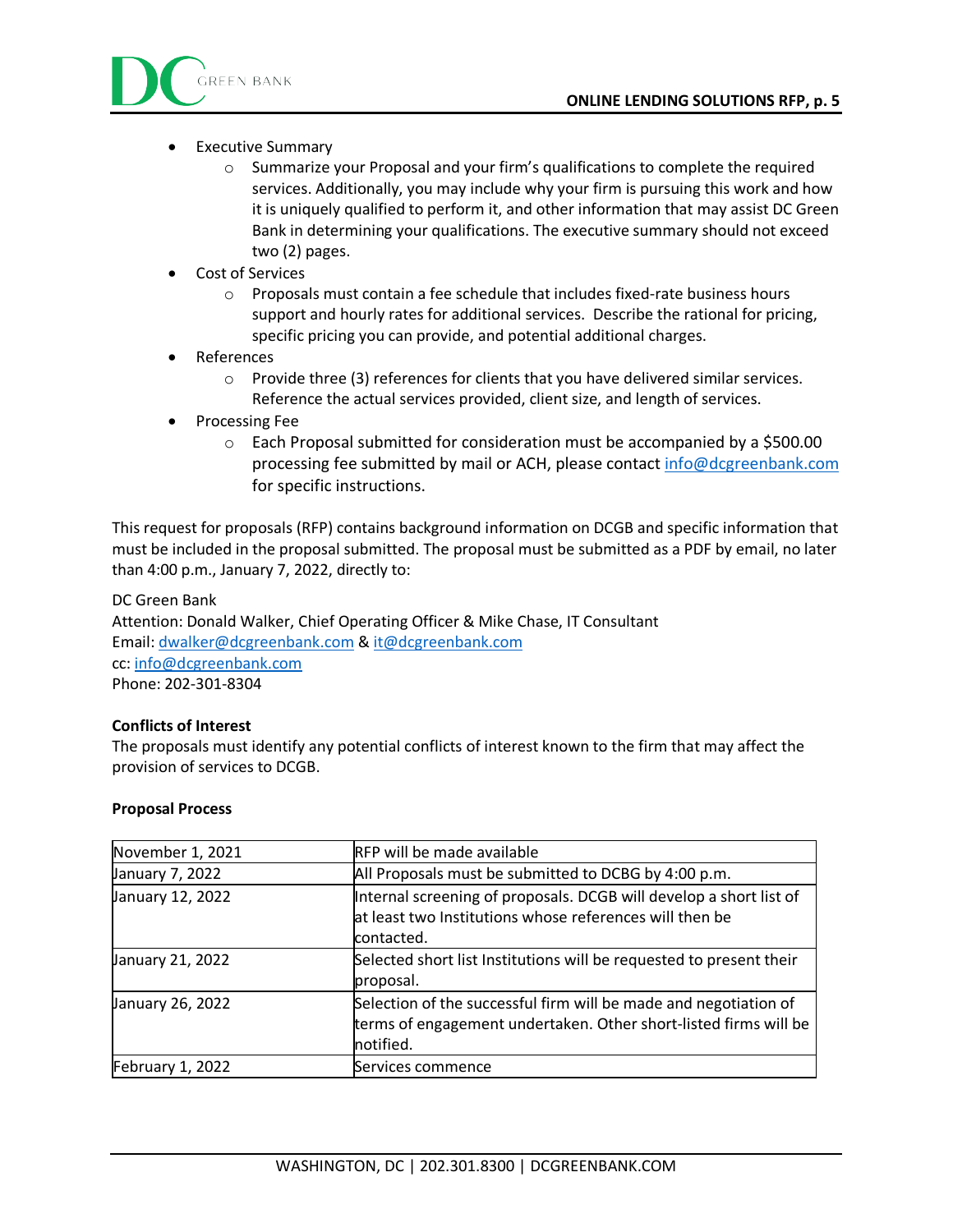# **Selection Criteria**

| Criteria                                                                                                | <b>Available Points</b> |
|---------------------------------------------------------------------------------------------------------|-------------------------|
| <b>Mission Alignment</b>                                                                                | 20                      |
| Evaluates the organization's stated alignment to the DC Green Bank                                      |                         |
| mission.                                                                                                |                         |
| Services Offered                                                                                        | 20                      |
| CRM product development and integration                                                                 |                         |
| Analytics and reporting capabilities                                                                    |                         |
| Expertise                                                                                               | 20                      |
| Experience of proposed team members                                                                     |                         |
| Review of submitted portfolios of example work products                                                 |                         |
| Depth of existing relationships with sectors and audiences relevant for                                 |                         |
| DCGB work                                                                                               |                         |
| Technology                                                                                              | 20                      |
| Online accessibility to information<br>$\bullet$                                                        |                         |
| Successful integration of metrics and synchronization<br>$\bullet$                                      |                         |
| of current software tools                                                                               |                         |
| Technological security for sharing confidential information<br>$\bullet$                                |                         |
| Proven use of technology to develop online application creation and<br>$\bullet$                        |                         |
| workflow services, both mobile and web based.                                                           |                         |
| Proven use of technology to enhance integrate data from application to<br>$\bullet$<br>internal systems |                         |
| Cybersecurity and data privacy minimum standards and/or policies                                        |                         |
| <b>Customer Service</b>                                                                                 | 10                      |
| Promptness of expected responses to requests for support from DCGB<br>$\bullet$<br>team                 |                         |
| Professional level of communication between team members and DCGB                                       |                         |
| staff                                                                                                   |                         |
| Process for resolving miscommunications and short turnaround                                            |                         |
| projects                                                                                                |                         |
| Preferred Businesses (Additional points will be given for the following):                               | 10                      |
| DC CBE (Certified Business Enterprise),                                                                 |                         |
| Small, women, or minority-owned                                                                         |                         |
| DC local business                                                                                       |                         |
| <b>Total Available Points</b>                                                                           | 100                     |

# **Proposal Conditions**

*Contingencies*

• This Request for Proposals (RFP) does not commit DCGB to award a contract. DCGB reserves the right to accept or reject any or all proposals or waive irregularities if DCGB determines it is in the best interest of DCGB to do so.

*Acceptance or Rejection of Proposals*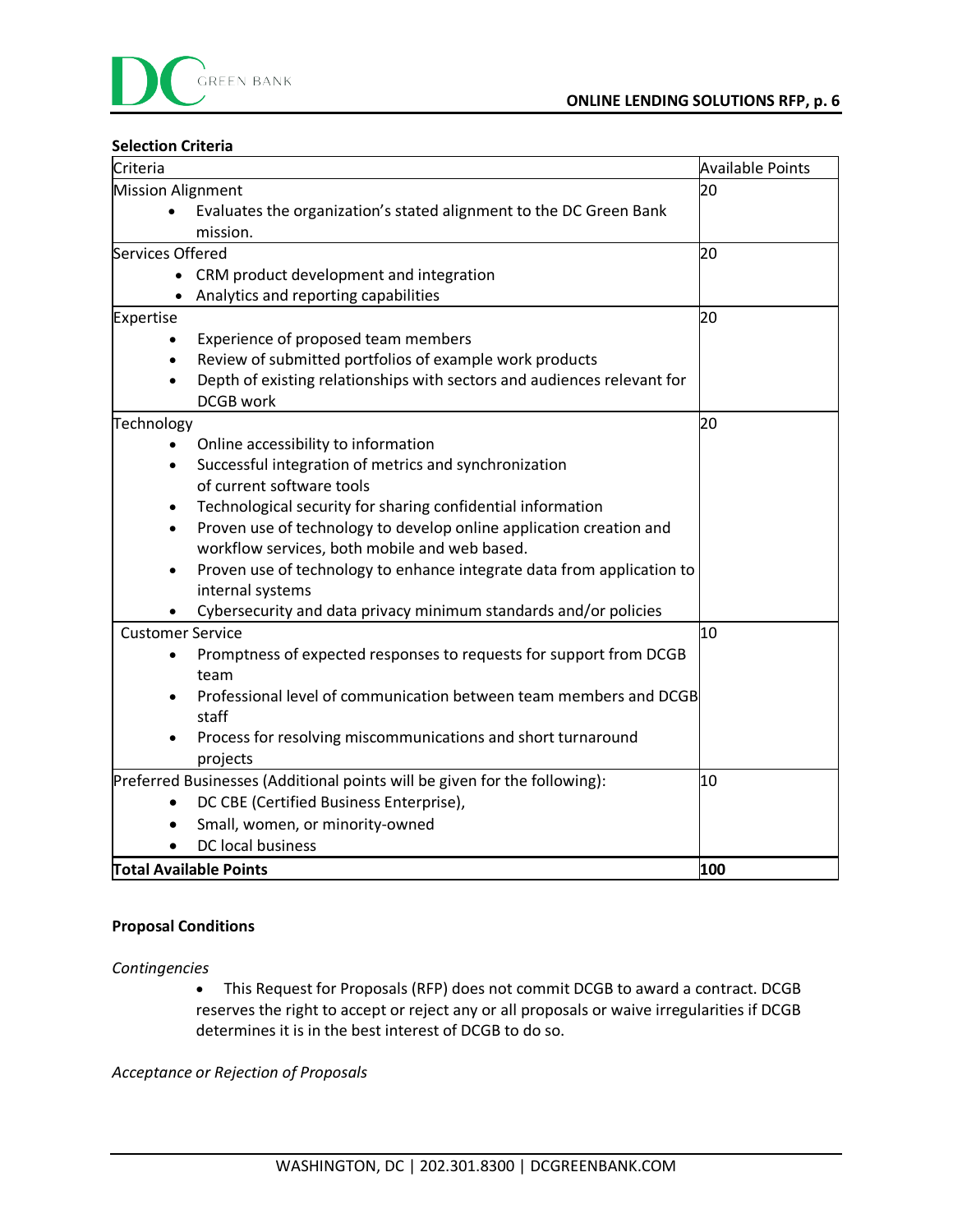



• Proposals shall remain open until January 7, 2022 at 4:00 p.m. DCGB realizes that conditions other than lowest cost are important and will award contract(s) based on the proposal(s) that best meet DCGB's needs.

# *Modifications*

• DCGB reserves the right to issue addenda or amendments to this RFP.

## *Proposal Submission*

• To be considered, all proposals must be submitted in the manner set forth in this proposal. It is the Institution's responsibility to ensure that its proposal arrives on or before the specified time.

## *Incurred costs*

• This RFP does not commit DCGB to pay any costs incurred in the preparation of a proposal in response to this request. The Institution agrees that all costs incurred in developing its proposal are the Institution's responsibility.

## *Negotiations*

• DCGB may require the Institutions selected to participate in negotiations, and to submit cost or other revisions of their proposals as may result from negotiations.

### *Final Authority*

• The final authority to award contracts as a result of this RFP rests solely with DCGB.

## **Other Proposer Considerations**

Proprietary information: Information submitted to DC Green Bank that the Proposer wishes to have treated as proprietary and confidential trade secret information should be identified and labeled as "Confidential" or "Proprietary" on each page at the time of disclosure. 

## **Contact Information**

All inquiries should be directed to the following:

- Donald Walker, Chief Operating Officer – [dwalker@dcgreenbank.com,](mailto:dwalker@dcgreenbank.org) 202-301-8304
- Mike Chase, IT Consultant, [it@dcgreenbank.com,](mailto:it@dcgreenbank.com) 202-301-8309

## **Applicable Requirements**

Each Proposal submitted for consideration must be accompanied by a \$500.00 processing fee submitted by mail or ACH, please contact [info@dcgreenbank.com](mailto:info@dcgreenbank.com) for specific instructions. As a condition of negotiation with any selected proposer, DC Green Bank may require that such Proposer agrees to pay costs incurred by DC Green Bank, including fees and disbursements of the DC Green Bank's consultants, lawyers, and other professional advisors. 

The following documents are applicable to this procurement and are hereby incorporated by this reference: